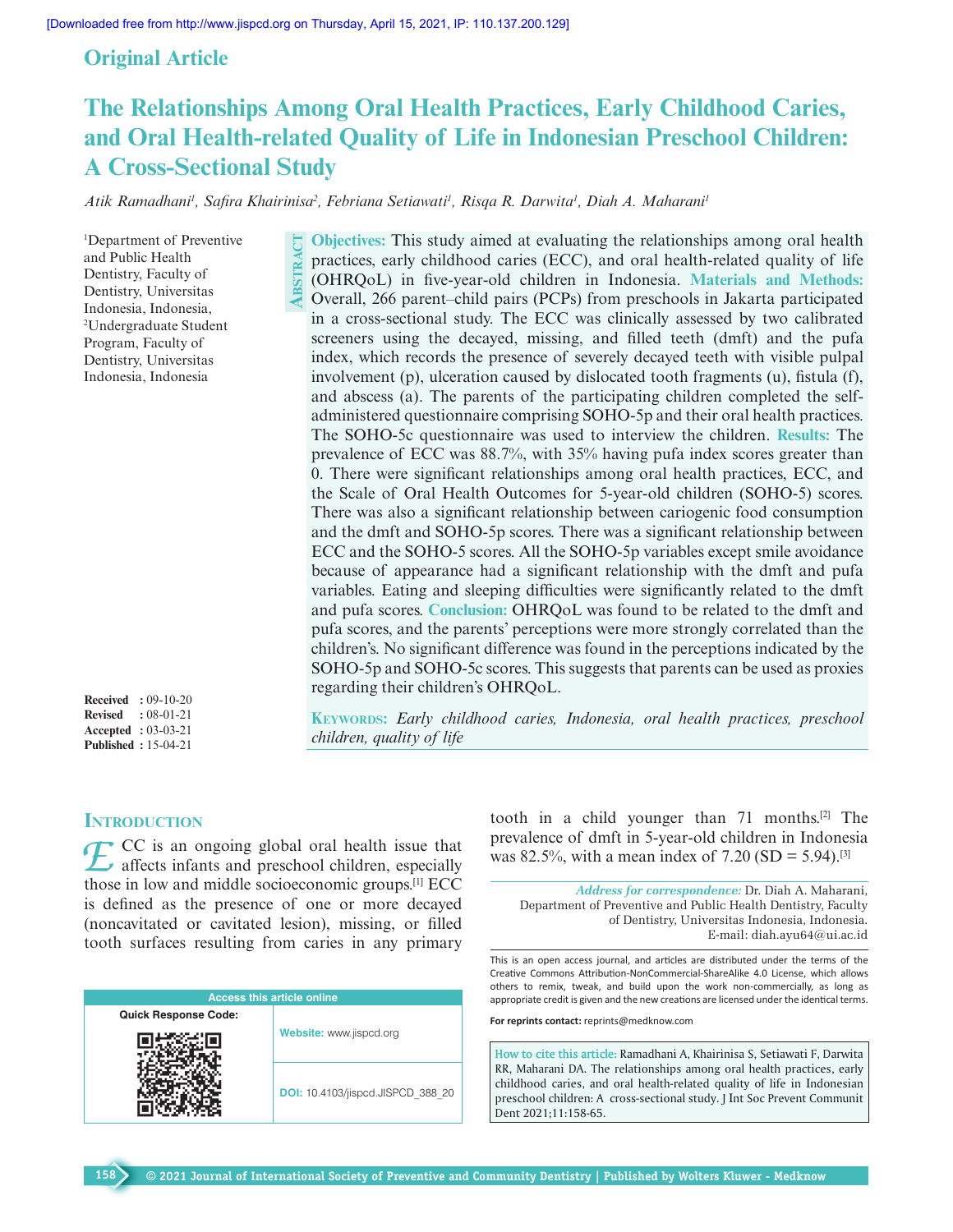Childhood dental caries has a complex etiology. Some risk factors, including biological, health behavioral, and socioeconomic issues, lack of parental education, and access to dental care, are known to contribute to caries.[4] Parents play a pivotal role in mitigating the risks of dental caries and promoting positive oral health behaviors in young children.<sup>[5]</sup> Parents' oral health behaviors, including oral hygiene practices and cariogenic food consumption, are directly related to the oral health of their children.<sup>[6]</sup> This relationship needs to be considered, because ECC can negatively affect the permanent teeth, thereby leading to future dental problems.

Beyond the associated pain and suffering, untreated caries can negatively affect the OHRQoL of children and their parents.[7] ECC could affect physical development because of poor nutrition, and lost school days can lead to poor academic performance or the reduced ability to learn.[8,9] Moreover, ECC has indirect effects on parents or caregivers, including family stress, feeling guilty, lost workdays, disrupted sleep, and financial harm because of the time and money spent caring for their children.[10]

Several OHRQoL assessments have been used; however, most of the instruments for children younger than eight years old were completed by parents. Despite being commonly used as proxies, parents do not always perceive the OHRQoL of their children accurately.<sup>[11]</sup> Ideally, both sets of perceptions are needed. Parents' proxy reports should be viewed as complementary rather than alternative sources of information on children's oral health.<sup>[4]</sup> Studies have indicated that the SOHO-5 is a reliable and valid self-report instrument for young children.<sup>[11]</sup> A few studies have investigated the effects of caries on the quality of life of young Indonesian children.[12] This study aimed at analyzing oral health practices in relation to ECC and OHRQoL in five-year-old children, at evaluating the relationship between ECC and OHRQoL, and at determining the differences in parent and child perceptions through the SOHO-5.

## **Materials and Methods**

A cross-sectional study was conducted with five-yearold children and their parents. The data were collected between August and October 2019. The study followed the guidelines in the STrengthening the Reporting of OBservational Studies in Epidemiology (STROBE) statement.<sup>[13]</sup> The study was conducted in East Jakarta, which has a high prevalence of ECC and the lowest access to oral health care in school-aged children.<sup>[14]</sup> Sample size estimation suggested that a total of 216 PCPs completing the study would be sufficient for

detecting statistical significance ( $p < 0.05$ ) with a power of 95%, assuming an effect size of 0.35. The participants were recruited from 10 districts in East Jakarta and the local community health center, and they were willing to participate and provide authorization. All PCPs that met the inclusion criteria were invited to participate. The inclusion criteria were: five-year-old children with parents who were willing to participate and the absence of medical conditions that could compromise the study outcomes. The parents were asked to provide consent before the survey was conducted, and only children with signed consent forms were recruited.

The parents were asked to complete a self-administered questionnaire regarding the child's and the family's demographic information, the child's oral health practices, and SOHO-5 parental version. The children participated in face-to-face interviews independently of their parents to avoid parental influence when they filled out the SOHO-5 children version.[15] The child's and the family's demographic information comprised gender, date of birth, number of siblings, and parental education level categorized as low (less than junior and junior high school), moderate (senior high school), and high (higher than a bachelor's degree and bachelor's degree). The child's oral health practices were measured by the reported oral hygiene practices and cariogenic food consumption. The questionnaire was adapted from a previous study that used a 5-point Likert scale (0 = never, 1 = seldom, 2 = sometimes,  $3 =$  often, and  $4 =$  always).<sup>[16]</sup> The validity and internal consistency reliability were assessed by administering the questionnaire to 20 parents who did not participate in the study. The protective factors in oral hygiene practices are toothbrushing (everyday, before going to bed, and after eating sweet foods), supervised toothbrushing, and six-monthly dental visits. The risk factors in cariogenic food consumption are snacking (candies, sweet snacks foods, and sugary drinks) at least once per day and sucking food. The score for each factor ranged from 0 to 20. A higher score indicated worse oral health practices in parents' perception.

The SOHO-5 child version addresses eating, drinking, speaking, playing, and sleeping difficulties and smile avoidance because of pain and appearance. The responses were made on a 3-point scale (no  $= 0$ , a little  $= 1$ , and a lot  $= 2$ ) with the aid of face cards. The SOHO-5 parent's version included questions about eating, drinking, speaking, playing, sleeping difficulties, and smile avoidance because of pain and appearance, as well as the effects on self-confidence. The answers were provided on a 5-point Likert scale (no  $= 0$ , a little = 1, moderate = 2, a lot = 3, and a great deal = 4).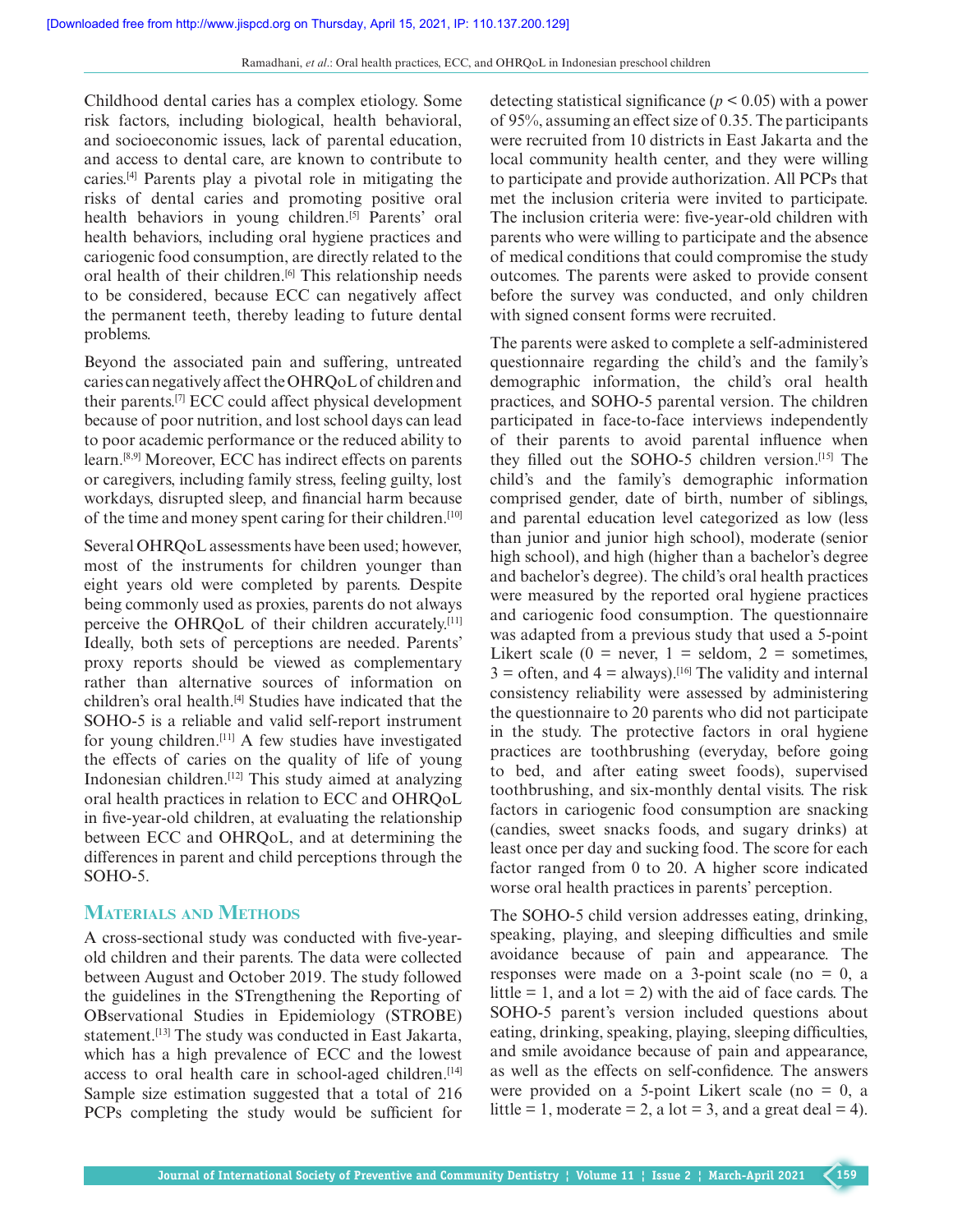The SOHO-5 scores were calculated as the sum of the answers, and the total scores ranged from 0 to 14 for the children and from 0 to 26 for the parents. A higher score reflected a greater effect on the child's OHRQoL.<sup>[12]</sup>

The clinical examination was performed by two trained, calibrated dentists using sterilized dental mirrors, pocket probes, and intraoral light-emitting diode devices. Examiner agreement was assessed by duplicate examinations in 10% of the children, and the kappa value was calculated. The diagnostic criteria for dental caries followed the WHO's recommendations, and the caries experience was measured by using dmft index.<sup>[17]</sup> The pufa index was used to evaluate caries severity.<sup>[18]</sup> These index diagnostic criteria are visible p, u, f, and a. The dmft and pufa scores for each index range from 0 to 20 teeth.

All data were entered into spreadsheets and analyzed in IBM SPSS Statistics for Windows, Version 22.0 (IBM Corp., Armonk, NY, USA). Spearman's rank correlation coefficients were calculated to determine the strength of the following correlations: oral health practices with dmft, pufa, and SOHO-5 scores; and dmft, pufa with SOHO-5 scores. Mann–Whitney *U* and Kruskal–Wallis *H* tests were used to analyze the differences in the SOHO-5 scores for ECC severity and the pufa score. For all tests, statistical significance was set at  $5\%$  ( $P \le 0.05$ ) with a 95% confidence interval (CI).

The relationship between the PCPs was assessed with the comparison of the mean directional differences. The children's scores were subtracted from the parents' scores as an indicator of bias and then compared with the null hypothesis. The one-sample Wilcoxon signed-rank test was used to determine statistical significance. The mean absolute difference was calculated by ignoring the positive and negative signs of the directional differences between the PCPs as an indicator of agreement.

## **Results**

Overall, 287 children and their parents were invited to participate in the study; of these, 21 PCPs were excluded because of incomplete consent form (*n=*4), absence of the child on the day (*n=*13), and the child's refusal during the clinical examination (*n=*4). A total of 266 PCPs were included in the present study (a 92.7% response rate). The values for Cronbach's alpha, which was used to determine the internal consistency reliability of the oral hygiene practices and cariogenic food consumption questionnaire, were 0.873 and 0.824, respectively, thus indicating good internal reliability. Intraexaminer reproducibility (kappa value) of dmft and pufa scores was 0.97 and 0.89, respectively.

Further, interobserver reliability indicated almost perfect agreement.

Table 1 describes the subjects' characteristics. The children in this study were evenly distributed by gender (50.4% male and 49.6% female). Almost all children  $(88.7%)$  had decayed teeth, 64  $(24.1%)$  had missing teeth because of caries, and only 8 (3%) had filled teeth. The pufa prevalence was 35%. The major component was pulpal involvement (29.7%), and the second most frequent finding was fistula formation (9%).

The parents' or children's mean scores for the dmft, pufa, oral health practices, and SOHO-5 perceptions are summarized in Table 2. The children's mean dmft and pufa scores were  $7.7 \pm 5.5$  and  $0.9 \pm 1.7$ , respectively. Among SOHO-5 analyzed items, the highest-impact item to OHRQoL was eating difficulties.

| Table 1: Sociodemographic and clinical characteristics of |            |  |  |
|-----------------------------------------------------------|------------|--|--|
| the sample                                                |            |  |  |
| <b>Subject characteristics</b>                            | $N(\%)$    |  |  |
| Parents' demographics                                     |            |  |  |
| Mother's education level                                  |            |  |  |
| High                                                      | 102(38.2)  |  |  |
| Moderate                                                  | 133 (49.8) |  |  |
| Low                                                       | 31(11.6)   |  |  |
| Father's education level                                  |            |  |  |
| High                                                      | 109(40.8)  |  |  |
| Moderate                                                  | 136 (50.9) |  |  |
| Low                                                       | 21(7.9)    |  |  |
| Children's demographics                                   |            |  |  |
| Gender                                                    |            |  |  |
| Male                                                      | 134(50.4)  |  |  |
| Female                                                    | 132 (49.6) |  |  |
| Number of siblings                                        |            |  |  |
| None                                                      | 47(17.6)   |  |  |
| One or two siblings                                       | 198 (74.2) |  |  |
| More than two siblings                                    | 20(7.5)    |  |  |
| Children's oral health status                             |            |  |  |
| dmft index $(>0)$                                         |            |  |  |
| dmft                                                      | 236 (88.7) |  |  |
| đt                                                        | 236 (88.7) |  |  |
| <sub>mt</sub>                                             | 64(24.1)   |  |  |
| ft                                                        | 8(3)       |  |  |
| Untreated caries severity                                 |            |  |  |
| Caries absence $(dmft = 0)$                               | 30(11.3)   |  |  |
| $ECC$ (dmft = 1-5)                                        | 76 (28.6)  |  |  |
| S-ECC (dmft $\geq 6$ )                                    | 160(60.1)  |  |  |
| pufa index $(>0)$                                         |            |  |  |
| pufa                                                      | 93 (35)    |  |  |
| p                                                         | 79 (29.7)  |  |  |
| u                                                         | 5(1.9)     |  |  |
| f                                                         | 24(9)      |  |  |
| а                                                         | 6(2.3)     |  |  |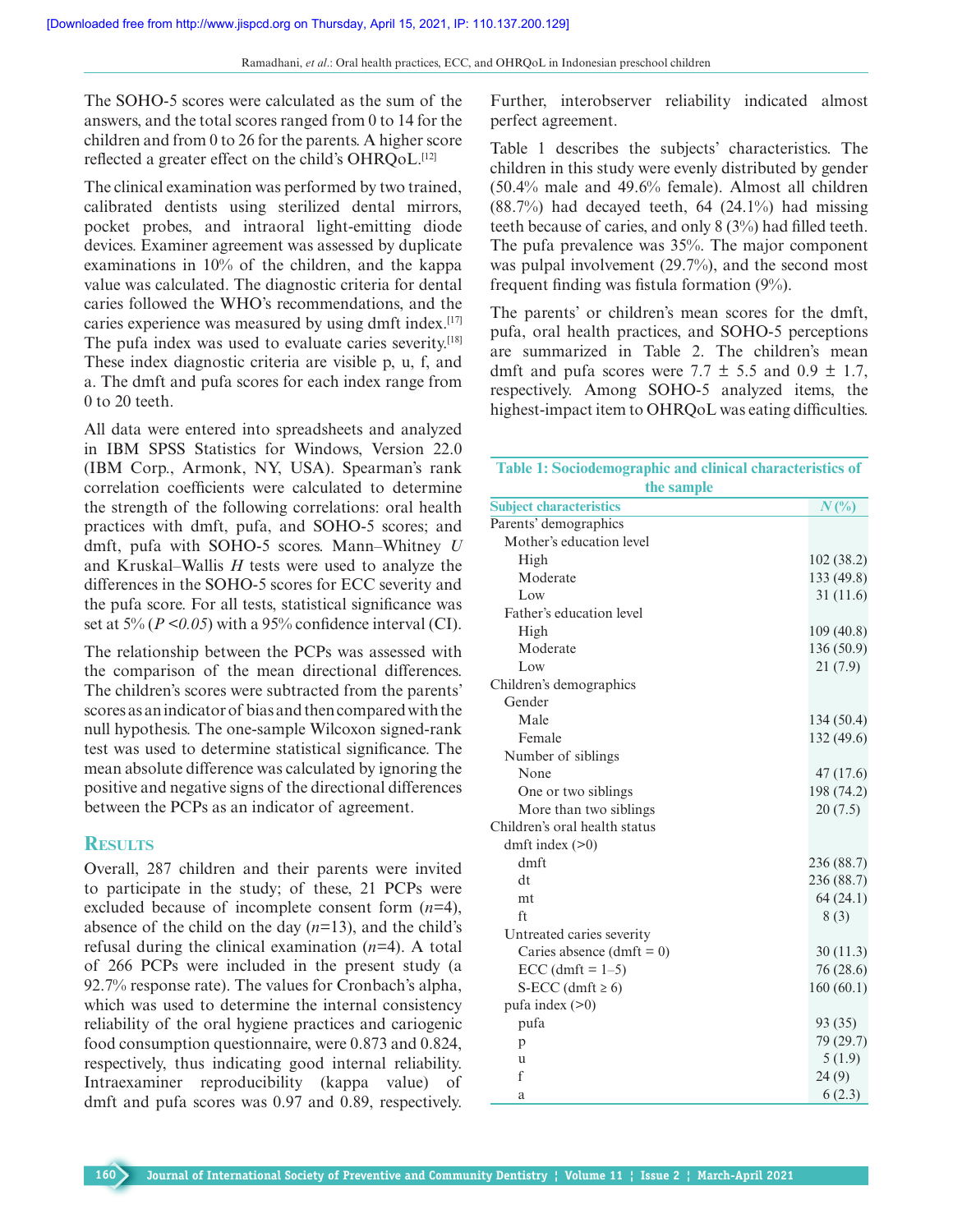**Table 2: Parents' and children's mean dmft, pufa, oral** 

Ramadhani, *et al*.: Oral health practices, ECC, and OHRQoL in Indonesian preschool children

| emurch s mean unit, pura, oral<br>health practices, and SOHO-5 scores |                  |
|-----------------------------------------------------------------------|------------------|
| <b>Items</b>                                                          | <b>Mean (SD)</b> |
| Child's oral health status                                            |                  |
| Total dmft score                                                      | 7.7(5.5)         |
| d                                                                     | 7.1(4.9)         |
| m                                                                     | 0.6(1.2)         |
| f                                                                     | 0.1(0.5)         |
| Total pufa score                                                      | 0.9(1.7)         |
| p                                                                     | 0.7(1.5)         |
| u                                                                     | 0.0(0.2)         |
| f                                                                     | 0.1(0.4)         |
| a                                                                     | 0.0(0.2)         |
| Oral hygiene practices                                                |                  |
| Total score                                                           | 8.3(3.1)         |
| Daily toothbrushing                                                   | 0.5(0.7)         |
| Toothbrushing before going to sleep                                   | 1.7(1.1)         |
| Toothbrushing after consuming sweet snack                             | 2.0(1)           |
| foods                                                                 |                  |
| Supervised toothbrushing                                              | 0.8(1)           |
| Regular dental appointments                                           | 3.2(1.1)         |
| Cariogenic food consumption                                           |                  |
| Total score                                                           | 9.1(2.9)         |
| Snacking                                                              | 2.1(1.1)         |
| Candy at least once per day                                           | 1.7(1)           |
| Sweet snack foods at least once per day                               | 2.5(0.8)         |
| Sugary drink at least once per day                                    | 2.1(1)           |
| Sucking food                                                          | 0.7(1.1)         |
| SOHO-5                                                                |                  |
| SOHO-5c total score $(0-14)$                                          | 1.6(2.1)         |
| Eating difficulties $(0-2)$                                           | 0.6(0.7)         |
| Speaking difficulties $(0-2)$                                         | 0.2(0.5)         |
| Speaking difficulties $(0-2)$                                         | 0.1(0.4)         |
| Playing difficulties $(0-2)$                                          | 0.2(0.4)         |
| Sleeping difficulties $(0-2)$                                         | 0.4(0.6)         |
| Smile avoidance (because of pain) $(0-2)$                             | 0.1(0.4)         |
| Smile avoidance (because of appearance) $(0-2)$                       | 0.1(0.3)         |
| SOHO-5p total score (0-26)                                            | 2.1(3.2)         |
| Eating difficulties (0-4)                                             | 0.8(1)           |
| Speaking difficulties (0-4)                                           | 0.3(0.6)         |
| Speaking difficulties (0-4)                                           | 0.2(0.6)         |
| Playing difficulties (0-4)                                            | 0.2(0.5)         |
| Sleeping difficulties $(0-4)$                                         | 0.3(0.6)         |
| Smile avoidance (because of pain) $(0-4)$                             | 0.3(0.7)         |
| Smile avoidance (because of appearance) $(0-4)$                       | 0.2(0.6)         |

Bold entries show the total score of each item.

The lowest were smile avoidance because of appearance (SOHO-5c) and playing difficulties (SOHO-5p).

The correlations between the oral health practices and the dmft, pufa, and SOHO-5 scores are presented in Table 3. Oral health practice was found to be significantly associated with the dmft. The relationship between the parents' perceptions of the children's oral health practices and OHRQoL was also evaluated. A correlation was found between SOHO-5p with total

oral hygiene practices and cariogenic food consumption scores. Of the analyzed items, only daily toothbrushing was significantly correlated with the children's and parents' SOHO-5 scores.

There was a tendency of increasing OHRQoL impact along with ECC severity and pufa score. The ECC severity and pufa scores were statistically significant with SOHO-5 on parental and child version scores. Moreover, correlation coefficient indicated stronger positive correlations between the SOHO-5 in parents' perceptions and dmft than the children's perceptions [Table 4]. Almost all analyzed items of the SOHO-5p were significantly correlated with the dmft and pufa indexes. The exception was smile avoidance because of appearance, which was correlated with the dmft index only. In the children's version, only eating and sleeping difficulties were significantly correlated with the dmft and pufa scores [Table 5].

Table 6 describes the correlation between dmft, pufa, and SOHO-5 scores. Difficulty sleeping and avoiding smiling due to pain as well as appearance were reported as having different tendencies in parents and their children. Table 7 showed the mean directional and absolute differences for total and SOHO-5 item scores in PCP. Regarding the total scores, there was no significant difference between the SOHO-5p and SOHO-5c scores except for sleeping difficulties and smiling avoidance because of pain and appearance. The SOHO-5 absolute difference ranged from 0 to 11, with an average of 1.7, thereby indicating 12% of the maximum possible score of 14. The absolute difference for each item varied from 0.2 to 0.6, with eating being the highest difficulty. This number represents 10% to 30% of the maximum value of each variable.

#### **Discussion**

Dental caries have several negative effects, especially on young children's lives, through diminished masticatory performance and general appearance, and this is reflected in their growth and development. The effects of ECC on quality of life have been widely documented; however, only limited studies have been conducted in Indonesia[7,9,12] This cross-sectional study aimed at assessing the caries experience regarding oral health practices and the effects on OHRQoL in Indonesian preschool children. Specifically, the study evaluated the effects of improper oral hygiene practices and dental caries and their severity on the OHRQoL of young children based on the children's and parents' perceptions. Because the parents' proxy reports are not always identical to their children's responses, this assessment becomes relevant.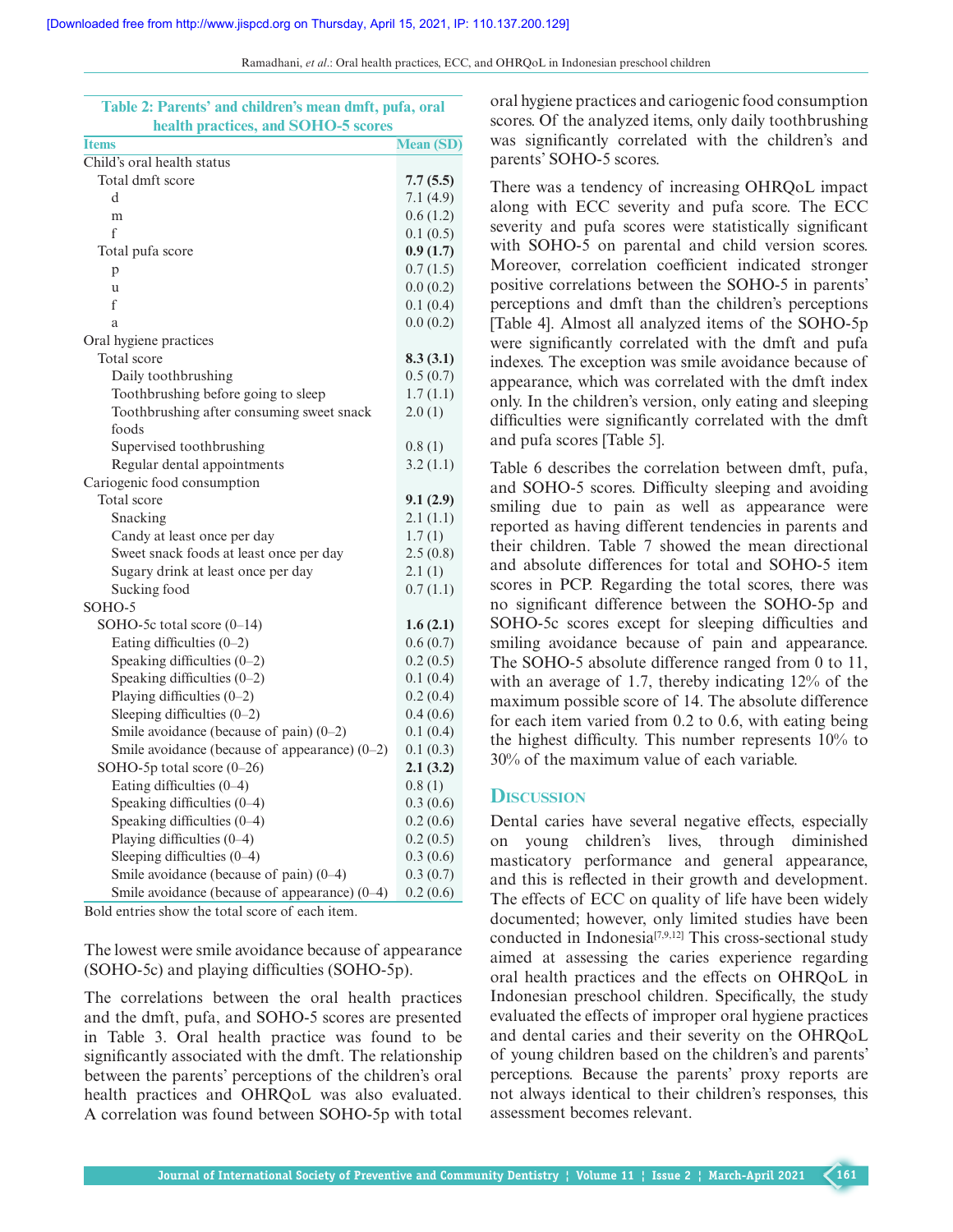Ramadhani, *et al*.: Oral health practices, ECC, and OHRQoL in Indonesian preschool children

| Table 3: Correlations between oral health practices with dmft, pufa, and SOHO-5 scores |          |                  |          |       |          |                  |           |          |
|----------------------------------------------------------------------------------------|----------|------------------|----------|-------|----------|------------------|-----------|----------|
|                                                                                        | dmft     |                  | pufa     |       | SOHO-5c  |                  | $SOHO-5p$ |          |
|                                                                                        |          | $\boldsymbol{p}$ | r        | p     | r        | $\boldsymbol{p}$ | r         | D        |
| Oral hygiene practices total score                                                     | 0.19     | $0.002*$         | 0.07     | 0.254 | 0.054    | 0.378            | 0.270     | $0.000*$ |
| Daily toothbrushing                                                                    | 0.166    | 0.07             | 0.037    | 0.543 | 0.14     | $0.022*$         | 0.277     | $0.000*$ |
| Toothbrushing before going to sleep                                                    | 0.075    | 0.225            | 0.084    | 0.171 | $-0.007$ | 0.907            | 0.216     | $0.001*$ |
| Toothbrushing after consuming sweet foods                                              | 0.169    | $0.006*$         | 0.117    | 0.057 | 0.088    | 0.151            | 0.205     | $0.001*$ |
| Supervised toothbrushing                                                               | 0.221    | $0.000*$         | 0.037    | 0.546 | 0.048    | 0.438            | 0.214     | $0.000*$ |
| Regular dental appointments                                                            | $-0.009$ | 0.882            | $-0.076$ | 0.216 | $-0.075$ | 0.224            | $-0.05$   | 0.420    |
| Cariogenic food consumption total score                                                | 0.14     | $0.022*$         | 0.023    | 0.708 | $-0.001$ | 0.989            | 0.136     | $0.026*$ |
| Snacking                                                                               | 0.021    | 0.73             | $-0.042$ | 0.496 | 0.001    | 0.879            | 0.077     | 0.213    |
| Candy at least once per day                                                            | 0.113    | 0.065            | 0.002    | 0.971 | 0.037    | 0.547            | 0.068     | 0.270    |
| Sweet food at least once per day                                                       | 0.116    | 0.058            | 0.045    | 0.465 | $-0.016$ | 0.800            | 0.058     | 0.345    |
| Sugary drink at least once per day                                                     | 0.084    | 0.175            | $-0.034$ | 0.586 | $-0.028$ | 0.651            | 0.025     | 0.688    |
| Sucking food                                                                           | 0.098    | 0.113            | 0.027    | 0.660 | 0.032    | 0.604            | 0.205     | $0.001*$ |

a Spearman's rank correlation coefficient; \**p* < .05 significance.

|                           | Table 4: Relationships between early childhood caries severity, pufa, and SOHO-5 scores |                 |             |                 |
|---------------------------|-----------------------------------------------------------------------------------------|-----------------|-------------|-----------------|
|                           |                                                                                         | SOHO-5c         |             |                 |
|                           | Mean $(SD)$                                                                             | <i>p</i> -value | Mean $(SD)$ | <i>p</i> -value |
| ECC severity <sup>a</sup> |                                                                                         | $0.007*$        |             | $0.000*$        |
| Caries free (dmft = $0$ ) | 0.79(1.59)                                                                              |                 | 0.55(1.09)  |                 |
| $ECC$ (dmft = 1-5)        | 1.22(1.84)                                                                              |                 | 1.28(2.46)  |                 |
| S-ECC (dmft $\geq 6$ )    | 1.94(2.19)                                                                              |                 | 3.0(3.54)   |                 |
| pufa score <sup>b</sup>   |                                                                                         | $0.000*$        |             | $0.000*$        |
| $puta = 0$                | 1.20(1.81)                                                                              |                 | 1.43(2.44)  |                 |
| puta > 0                  | 2.25(2.3)                                                                               |                 | 3.46(3.85)  |                 |

a Kruskal–Wallis; b Mann–Whitney; \*significant correlation at *p* < .05.

| Table 5: Correlation of dmft and pufa scores with oral health-related quality of life |       |              |         |          |       |           |      |          |  |
|---------------------------------------------------------------------------------------|-------|--------------|---------|----------|-------|-----------|------|----------|--|
|                                                                                       |       |              | SOHO-5c |          |       | $SOHO-5p$ |      |          |  |
|                                                                                       |       | dmft<br>pufa |         |          | dmft  |           | pufa |          |  |
|                                                                                       | r     |              |         |          |       |           |      |          |  |
| Total score                                                                           | 0.252 | $0.000*$     | 0.25    | $0.000*$ | 0.442 | $0.000*$  | 0.36 | $0.000*$ |  |
| Eating difficulties                                                                   | 0.268 | $0.000*$     | 0.234   | $0.000*$ | 0.377 | $0.000*$  | 0.35 | $0.000*$ |  |
| Drinking difficulties                                                                 | 0.072 | 0.243        | 0.137   | 0.026    | 0.229 | $0.000*$  | 0.20 | $0.001*$ |  |
| Speaking difficulties                                                                 | 0.027 | 0.665        | 0.055   | 0.371    | 0.187 | $0.002*$  | 0.26 | $0.000*$ |  |
| Playing difficulties                                                                  | 0.000 | 0.999        | 0.037   | 0.546    | 0.139 | $0.024*$  | 0.13 | $0.038*$ |  |
| Sleeping difficulties                                                                 | 0.341 | $0.000*$     | 0.239   | $0.000*$ | 0.349 | $0.000*$  | 0.27 | $0.000*$ |  |
| Smile avoidance (because of pain)                                                     | 0.058 | 0.348        | 0.046   | 0.458    | 0.252 | $0.000*$  | 0.26 | $0.000*$ |  |
| Smile avoidance (because of appearance)                                               | 0.014 | 0.820        | 0.055   | 0.375    | 0.228 | $0.000*$  | 0.11 | 0.082    |  |
|                                                                                       |       | $\sim$ $-$   |         |          |       |           |      |          |  |

<sup>a</sup>Spearman's rank correlation coefficient; \*significance at  $p < .05$ .

| Table 6: Distribution of directional differences for total and SOHO-5 item scores in parent–child pairs |             |                |                                     |  |  |  |
|---------------------------------------------------------------------------------------------------------|-------------|----------------|-------------------------------------|--|--|--|
|                                                                                                         | $p > c$ (%) | $p = c \, (%)$ | $p \leq c \left(\frac{0}{0}\right)$ |  |  |  |
| Total score                                                                                             | 31.2        | 37.2           | 31.6                                |  |  |  |
| Eating difficulties                                                                                     | 25.5        | 48.7           | 25.2                                |  |  |  |
| Drinking difficulties                                                                                   | 13.2        | 72.9           | 13.9                                |  |  |  |
| Speaking difficulties                                                                                   | 9.4         | 78.9           | 11.7                                |  |  |  |
| Playing difficulties                                                                                    | 12.4        | 76.3           | 11.3                                |  |  |  |
| Sleeping difficulties                                                                                   | 21.8        | 65.8           | 12.4                                |  |  |  |
| Smile avoidance (because of pain)                                                                       | 12.8        | 85             | 2.3                                 |  |  |  |
| Smile avoidance (because of appearance)                                                                 | 7.5         | 80.1           | 12.4                                |  |  |  |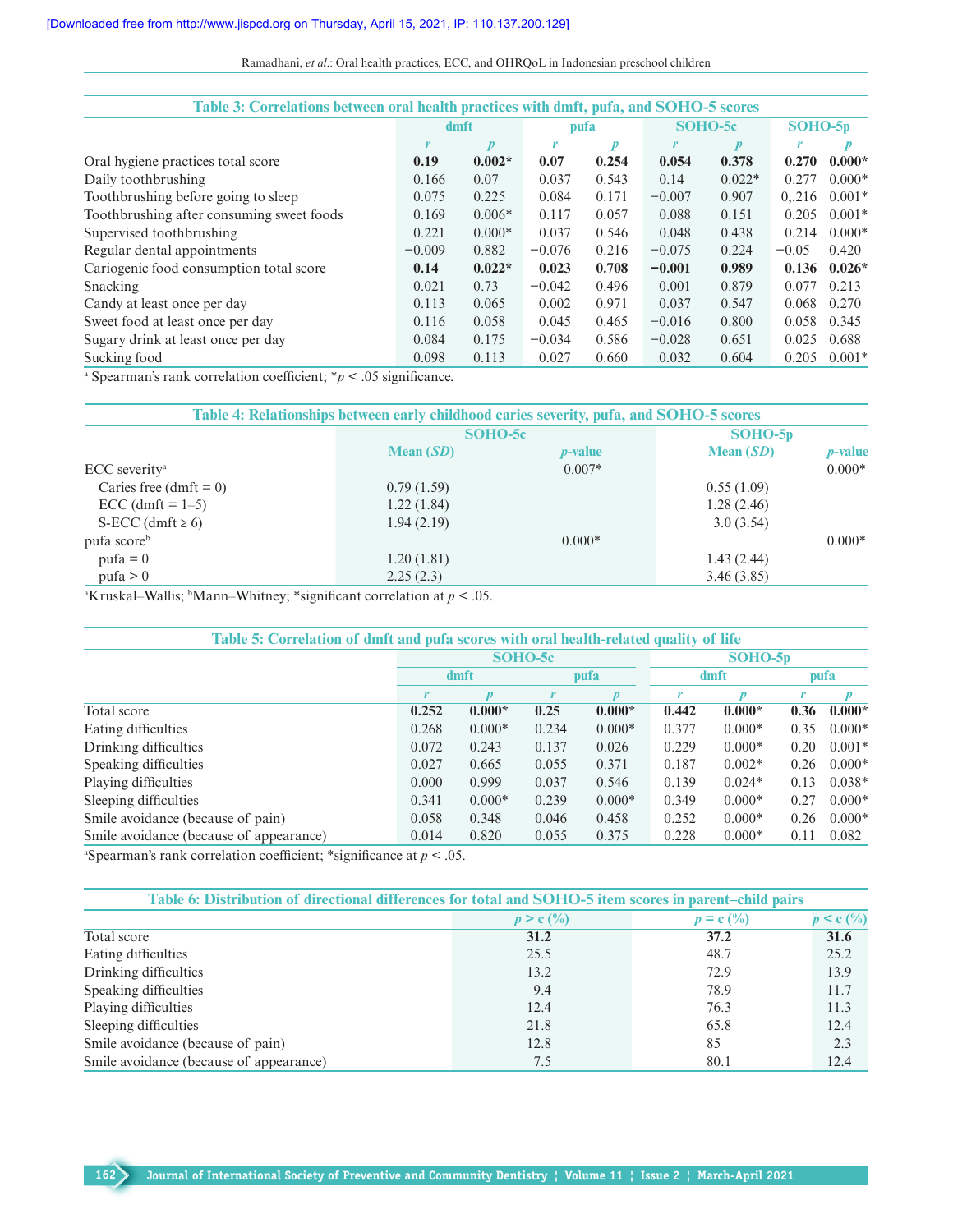| Ramadhani, et al.: Oral health practices, ECC, and OHRQoL in Indonesian preschool children |  |  |  |
|--------------------------------------------------------------------------------------------|--|--|--|
|--------------------------------------------------------------------------------------------|--|--|--|

| Table 7: Mean directional and absolute differences for total and SOHO-5 item scores in parent–child pairs |               |                                            |          |                            |               |  |  |
|-----------------------------------------------------------------------------------------------------------|---------------|--------------------------------------------|----------|----------------------------|---------------|--|--|
|                                                                                                           |               | <b>Directional Difference</b> <sup>a</sup> |          | <b>Absolute Difference</b> |               |  |  |
|                                                                                                           | Mean $(SD)$   | 95% CI                                     |          |                            | Mean $(SD)^d$ |  |  |
| Total score                                                                                               | <0.01(2.60)   | $-0.32; 0.32$                              | 0.98     | 0.0                        | 1.7(2.0)      |  |  |
| Eating difficulties                                                                                       | 0.02(0.86)    | $-0.09:0.12$                               | 0.74     | 0.0 <sub>1</sub>           | 0.6(0.6)      |  |  |
| Drinking difficulties                                                                                     | 0.01(0.58)    | $-0.06; 0.08$                              | 0.73     | 0.0                        | 0.3(0.5)      |  |  |
| Speaking difficulties                                                                                     | $-0.01(0.52)$ | $-0.08:0.05$                               | 0.75     | 0.0                        | 0.2(0.5)      |  |  |
| Playing difficulties                                                                                      | 0.04(0.55)    | $-0.03; 0.11$                              | 0.21     | 0.0                        | 0.3(0.5)      |  |  |
| Sleeping difficulties                                                                                     | 0.13(0.67)    | 0.05; 0.21                                 | $0.001*$ | 0.2                        | 0.4(0.6)      |  |  |
| Smile avoidance (because of pain)                                                                         | $-0.11(0.59)$ | $-0.18; -0.04$                             | $0.002*$ | 0.2                        | 0.3(0.5)      |  |  |
| Smile avoidance (because of appearance)                                                                   | $-0.06(0.51)$ | $0.13$ ; $\leq 0.01$                       | $0.042*$ | 0.1                        | 0.2(0.5)      |  |  |

a Difference between parents' scores, accounting for the direction of the differences (indicator of bias).

b *p-*values obtained from one-sample Wilcoxon signed-rank test.

c Standardized difference = mean directional difference/standard deviation of directional difference.

d Difference between parents' scores irrespective of the direction of the differences (indicator of agreement).

Socioeconomic status, parental education, family composition, health status, and family behaviors are known risk factors for the development of ECC.[1] In the present study, almost half of the parents had a senior high school education. Several studies have found that parents' education levels, especially maternal knowledge, play an important role in children's oral health.<sup>[19,20]</sup> Parents with high education levels and sufficient incomes tend to pay more attention to their children's dental care, as well as keeping their teeth healthy.<sup>[19]</sup>

The results in this study demonstrate that almost all the children who had caries experiences suffered from S-ECC. The reason could be poor oral hygiene and limited parental knowledge of the children's oral health.[21] Parents must consider the ECC-related protective and risk factors. Regular dental visits and twice-daily toothbrushing with fluoridated toothpaste are important for enhancing preventive dental care in children.[4] Two poor dietary practices that are potential risk factors for dental caries are the age at which sugar is introduced and the frequency of consumption.<sup>[22]</sup> It is necessary that parents promote healthy dietary practices and good oral hygiene in young children.

In the population under study, there was a clear correlation between several domains in oral hygiene practices and the dmft index. Good oral hygiene is a key to oral health.[23] The lack of regular toothbrushing, fluoride exposure, and parental toothbrushing supervision contribute to the development of S-ECC in children.[24] In addition to oral hygiene behavior, daily sugar consumption has been found to be significantly associated with caries severity as measured by the dmft index and perhaps subsequently the risk of pufa.[22,23] In the present study, significant correlation was found between cariogenic food consumption and dmft but not with pufa index. This discrepancy suggests that

oral hygiene practices rather than a high frequency of cariogenic food consumption lead to caries development in preschool children. Moreover, S-ECC is a disease that results from the interactions of several factors, including the consumption of fermentable carbohydrates, presence of cariogenic microorganisms, and social determinants of health.[4]

The present study found that children's caries and oral health practices were more significantly correlated with the SOHO-5p than the SOHO-5c. The association between dental caries, which results from poor oral hygiene and frequent cariogenic food consumption, and parents' perceptions of OHRQoL has been examined. Parents' perceptions have been found to be limited to the clinical condition, such as dental caries with a toothache. However, the children's perceptions are often broader and include social factors, such as family, friends, environment, and emotional and cognitive development.[25]

A significant correlation was found between the children's and parents' SOHO-5 scores and the presence of dental disease in the study population. The children's and families' OHRQoL was negatively affected by the caries experience. The greater the caries severity, the more negative were the effects on OHRQoL.<sup>[26]</sup> The children's and parents' perceptions of eating and sleeping difficulties were significantly associated with the caries experience and negatively affected the children's OHRQoL. The results were similar to those of a previous study in which the frequency of positive responses for effects, such as toothaches, fever, missed school, and eating, drinking, and sleeping difficulties, were significantly higher in children with ECC and S-ECC.<sup>[27,28]</sup> Toothaches affect not only oral function but also children's routines, such as sleeping, eating, drinking, and even the parents' quality of life through lost working days, dental expenses, restlessness, and altered sleep patterns.[9]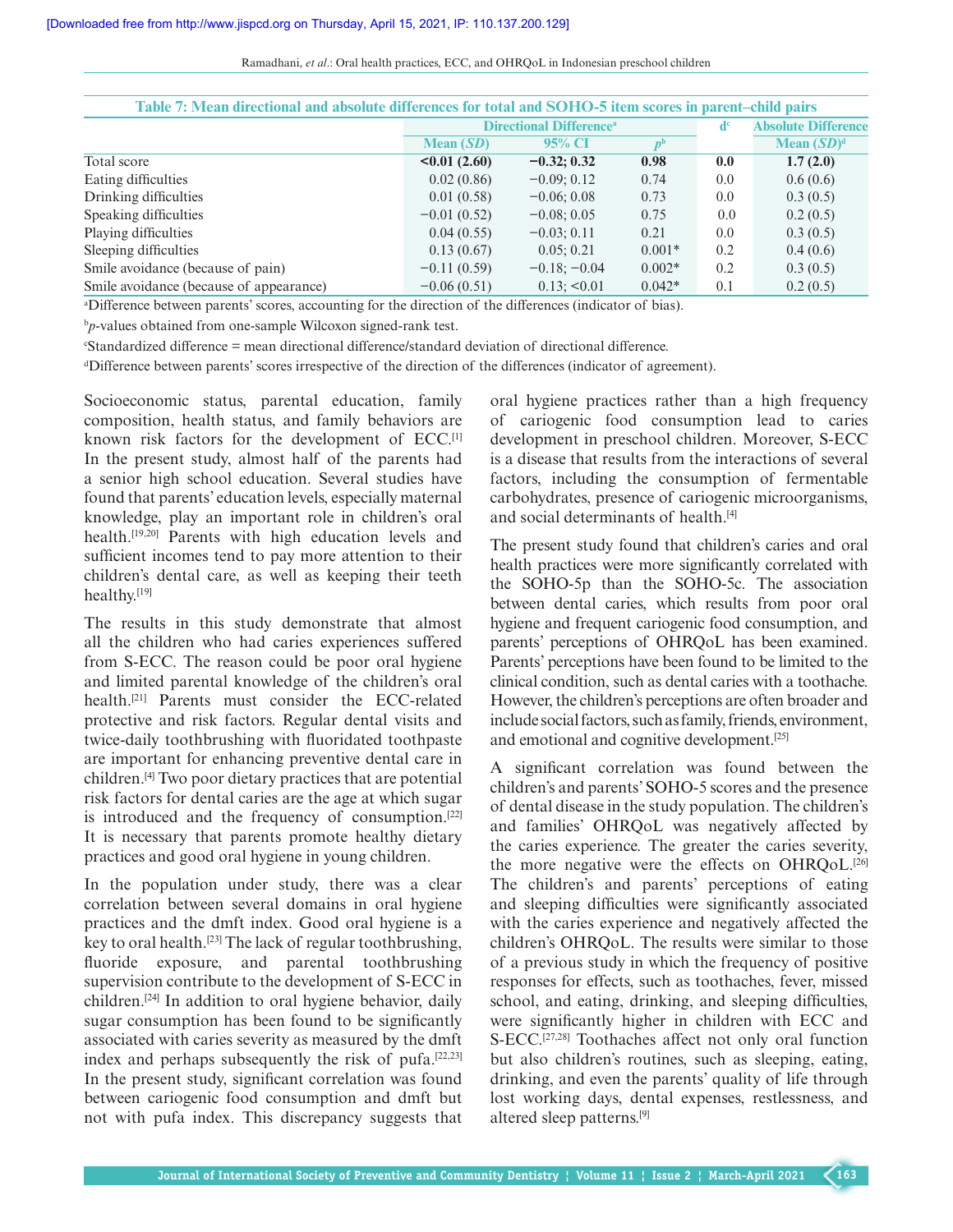Parents often provide proxy reports on young children's OHRQoL; however, their perceptions might not be identical to their children's.[11,27] The results of the present study indicate that the parents' perceptions of sleeping difficulties and smile avoidance because of pain and appearance were significantly different from those of their children. This is consistent with the results of previous studies in which parents were found to have limited knowledge of their children, especially their emotions and feelings about pain and appearance.<sup>[29]</sup> Parents' perceptions might be reliable only for physical activities, function, and symptoms but not social and emotional status.<sup>[30]</sup> Moreover, parents are not always with their children because of work, the children's schooling, or their ability to pay for childcare. Thus, some parents might not have complete information about their children's daily lives. This could explain the differences between the parents' and children's perspectives on the children's OHRQoL.<sup>[12,27]</sup> Five-yearold children were found to have the ability to reliably report on their own OHRQoL.<sup>[11]</sup> However, it has been acknowledged that there could be issues related to recall and limited capability of children for abstract thinking. Therefore, parents' reports should still be used.

Parents' and children's perceptions are needed to allow for the best treatment decisions to maintain children's oral health.[29] Mothers rather than fathers have been found to be reliable proxies because they spend more time with their children, including caring for their children's health.[11] Further studies on interviews with parents, especially mothers, are needed to address the discrepancies in parents' proxy reports to improve analysis. Family and social background should also be adjusted to obtain more reliable results. Results of this study should be interpreted with caution. The limitations of this study are that the results might not be generalizable to all children in Indonesia and might also not be representative of five-year-old children who did not attend school. Future studies should be performed in bigger samples, and cohort studies should be conducted to evaluate the sensitivity of the SOHO-5.

## **Conclusion**

There was a significant relationship between oral health practices, ECC, and OHRQoL. Parents' perceptions were significantly related to their children's oral health practices. OHRQoL was found to be related to the dmft and pufa scores. No significant difference was found between the perceptions indicated by the SOHO-5p and SOHO-5c. This suggests that parents can be used as proxies to determine their child's OHRQoL. OHRQoL assessments using the SOHO-5 may facilitate

ECC management beyond the clinical parameters. A promotive and preventive program for parents is required to address oral health in early childhood in Indonesia.

#### **ACKNOWLEDGMENT**

The authors would like to thank Universitas Indonesia to support this research through PUTI Q2 Grant (No. BA-1328/UN2.RST/PPM.00.03.01/2020).

#### **Financial support and sponsorship**

This research was funded by Universitas Indonesia. Financial support included for the data collection and presentation of results.

#### **Conflicts of interest**

The authors declare that they have no competing interests.

#### **Authors' contributions**

All author had contributed to study conception, data collection, data acquisition and analysis, data interpretation, manuscript writing. All authors have read and approved the manuscript.

#### **Ethical policy and institutional review board statement**

Ethical approval was granted by the Research Ethics Committee of the Faculty of Dentistry, Universitas Indonesia. This research was conducted in full accordance with the World Medical Association Declaration of Helsinki. The principal investigator is responsible for ensuring the confidentiality of the study documents and protecting the anonymity of all respondents.

#### **Patient declaration of consent**

Written informed consent was provided by the parents and participating respondents assented to participation.

#### **Data availability statement**

The raw data are available from the authors to any author who wishes to collaborate.

#### **References**

- 1. Phantumvanit P, Makino Y, Ogawa H, Rugg-Gunn A, Moynihan P, Petersen PE, *et al*. WHO global consultation on public health intervention against early childhood caries. Community Dent Oral Epidemiol 2018;46:280-7.
- 2. American Academy on Pediatric Dentistry. Policy on Early Childhood Caries (ECC): Classifications, consequences, and preventive strategies. Pediatr Dent 2017;39:59-61.
- 3. Maharani DA, Pratiwi AN, Setiawati F, Zhang S, Gao SS, Chu CH, *et al*. Tooth wear among five-year-old children in Jakarta, Indonesia. BMC Oral Health 2019;19:192.
- 4. Tinanoff N, Baez RJ, Diaz Guillory C, Donly KJ, Feldens CA, McGrath C, *et al*. Early childhood caries epidemiology, aetiology, risk assessment, societal burden, management, education, and policy: Global perspective. Int J Paediatr Dent 2019;29: 238-48.